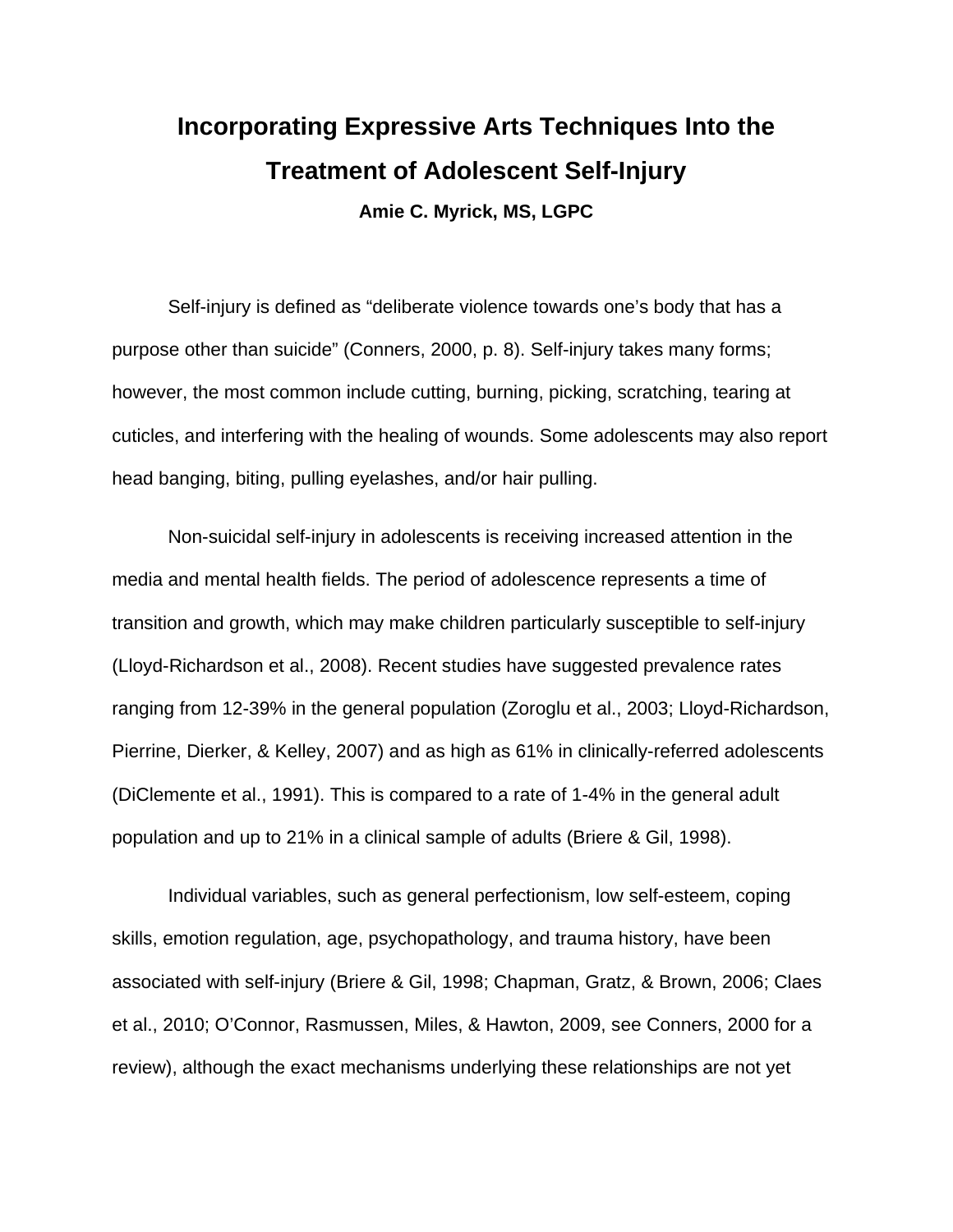clearly understood and may be moderated by age or other mental health issues (Hasking et al., 2010). A recent study (Prinstein et al., 2010) found a relationship between peer influence and self-injury, suggesting that over time, adolescents' risktaking can impact the likelihood of their peers' own risk-taking.

The two most common reasons adolescents cite for their self-harm are to control overwhelming emotions and/or escape from feeling numb or empty (Hollander, 2008). Thus, self-harm is used as a coping skill where what normally brings physical pain conversely brings relief from emotional pain. Other reasons that adolescents self-harm may include:

- To exhibit control over something in their lives
- To punish themselves
- To upset parents
- To avoid putting feelings into words (Shapiro, 2008)

It is important for clinicians to understand that while self-harm is not a healthy means of coping, it can be an effective means of managing difficult emotions. For these teens, emotions are felt deeply, and self-harm may feel like the only way to regain control over these emotions and restore balance. Furthermore, adolescents who resort to self-harm lack more adaptive skills needed to manage and express their feelings (Hollander, 2008).

# **Assessment of Self-Injury**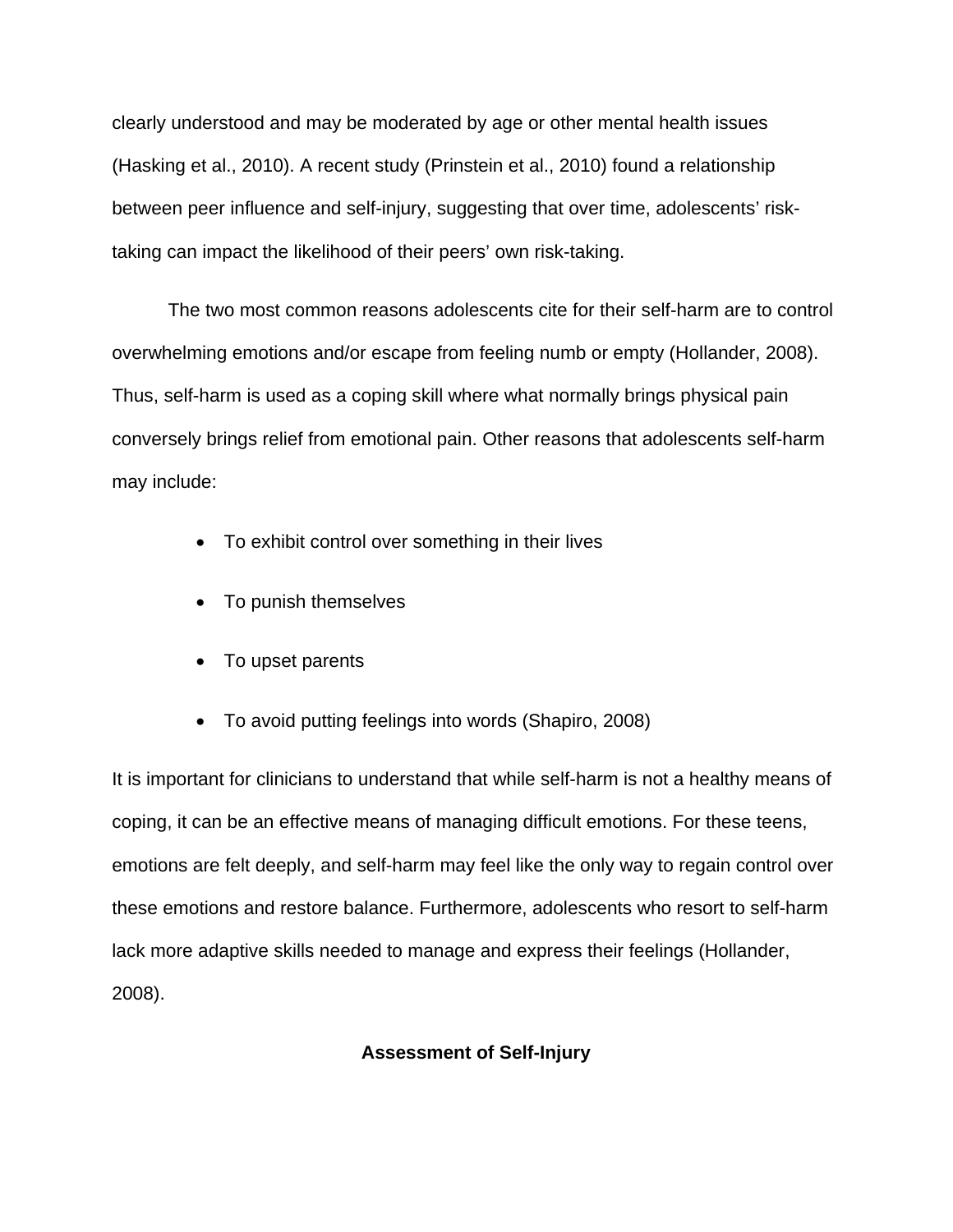A referral for treatment, whether self-referral or from an adult in the adolescent's life, does not necessarily mean that an adolescent will accept help. The shame and secrecy that often surrounds self-injury is a further block to treatment. Rather than asking many questions which may be perceived by the adolescent as threatening, clinicians are likely to better understand the history, onset, and current nature of the self-injury by conveying concern and an openness to listen. D'Onofrio (2007) recommends a four-stage process of conducting a comprehensive assessment: (1) containment, (2) engagement, (3) assessment, and (4) planning next steps.

 First and foremost in the stage of *containment* is ensuring the adolescent's safety. Determining whether the adolescent is in immediate physical danger is of paramount importance. "Respectful curiosity" which suggests interest in the person and the problem, is a helpful skill. As part of the containment stage, it is important to manage the responses of those around the adolescent. This may include parents, siblings, teachers, and friends.

Next, the clinician's role is to *engage* the adolescent. Tips for this phase include using the client's words to convey respect and understanding and empowering the client by expressing curiosity without demanding information. The clinician can gauge the adolescent's comfort level in therapy by asking about prior treatment attempts and assessing likes and dislikes of these attempts. If a client is coming into treatment involuntarily, the clinician may consider asking the adolescent if she would like to involve the referring adult in the initial meeting. When engaging the client in a discussion of self-injury, Connors (2000) recommends simple questions such as, "Can you tell me anything about the times when you hurt yourself?", or "I'm glad you told me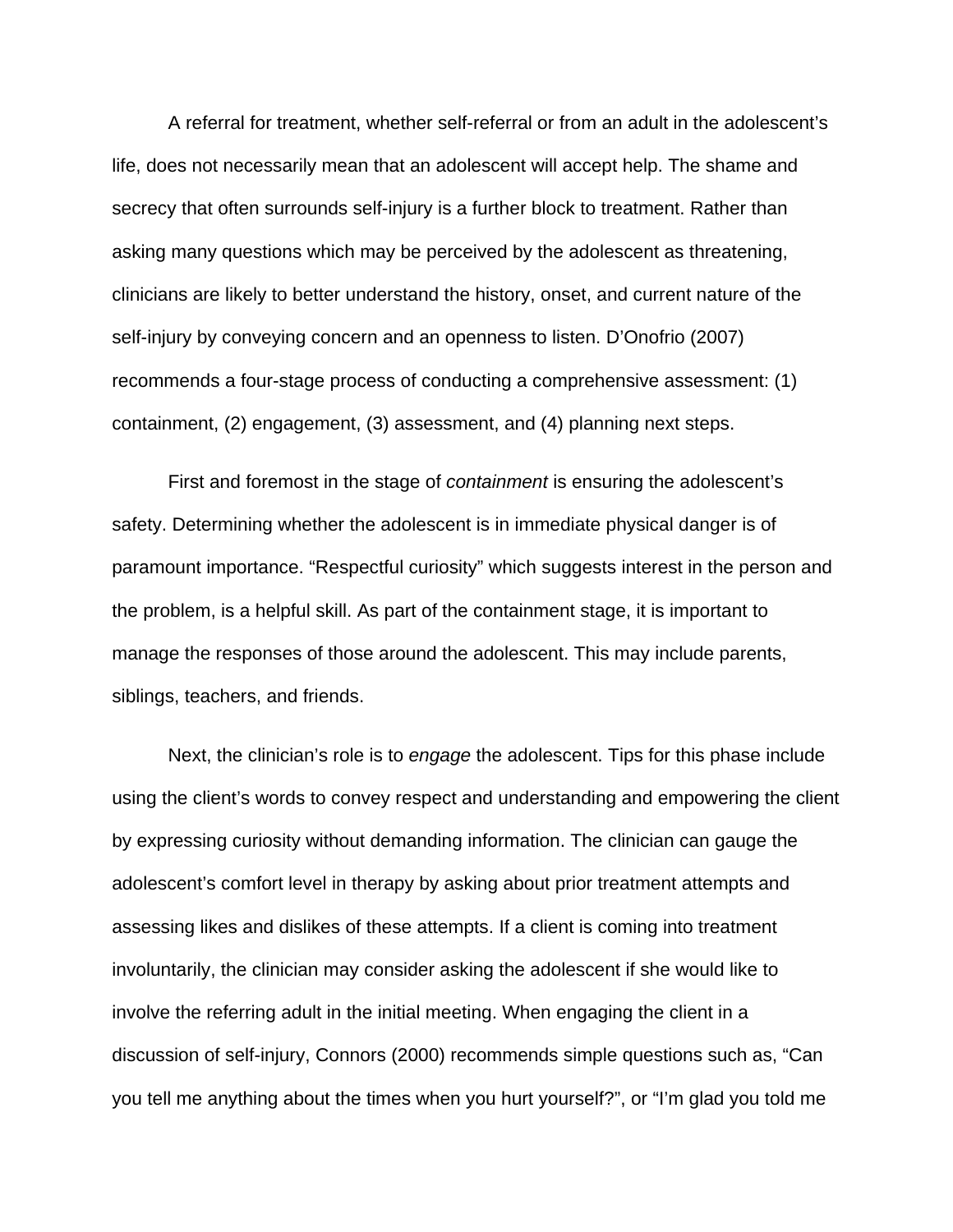about what you are doing to your body. Are you feeling okay about having told me?". Questions to help adolescents determine the extent to which they would like to discuss their self-injury might include, "Do you feel it would be helpful to talk more about your cutting", "Do you have a sense of how self-injury works for you?", or "Would it help you to learn more about self-injury?" (p. 372-373).

During the *assessment* phase, the goal is to gather information about the adolescent in a variety of functional areas. This can be achieved by asking both the adolescent and people close to her about behavior, affect, cognition, biology/psychiatry, and environment. Questions used to obtain this information are available in a number of sources (Farber, 2000; Farber & Simeon, 2001; Walsh, 2006; review in D'Onofrio, 2007). Symptom scales are also helpful assessment tools. A recent publication by Craigen and colleagues (2010) outlines measures that clinicians can use to more formally assess for self-injury.

Finally, the clinician works with the client to *plan the next steps* in treatment. During this last stage of the assessment process, immediate needs are identified and ongoing treatment goals are determined. By including the client in this process, the clinician conveys the message that the adolescent's input is valued and important, and this facilitates the client's engagement in treatment.

## **Treatment of Self-Injury**

Willingness to seek treatment is the first step towards receiving assistance with self-injury. Few studies have explored the variables associated with treatment-seeking behavior in self-injuring adolescents; those that examined this issue found that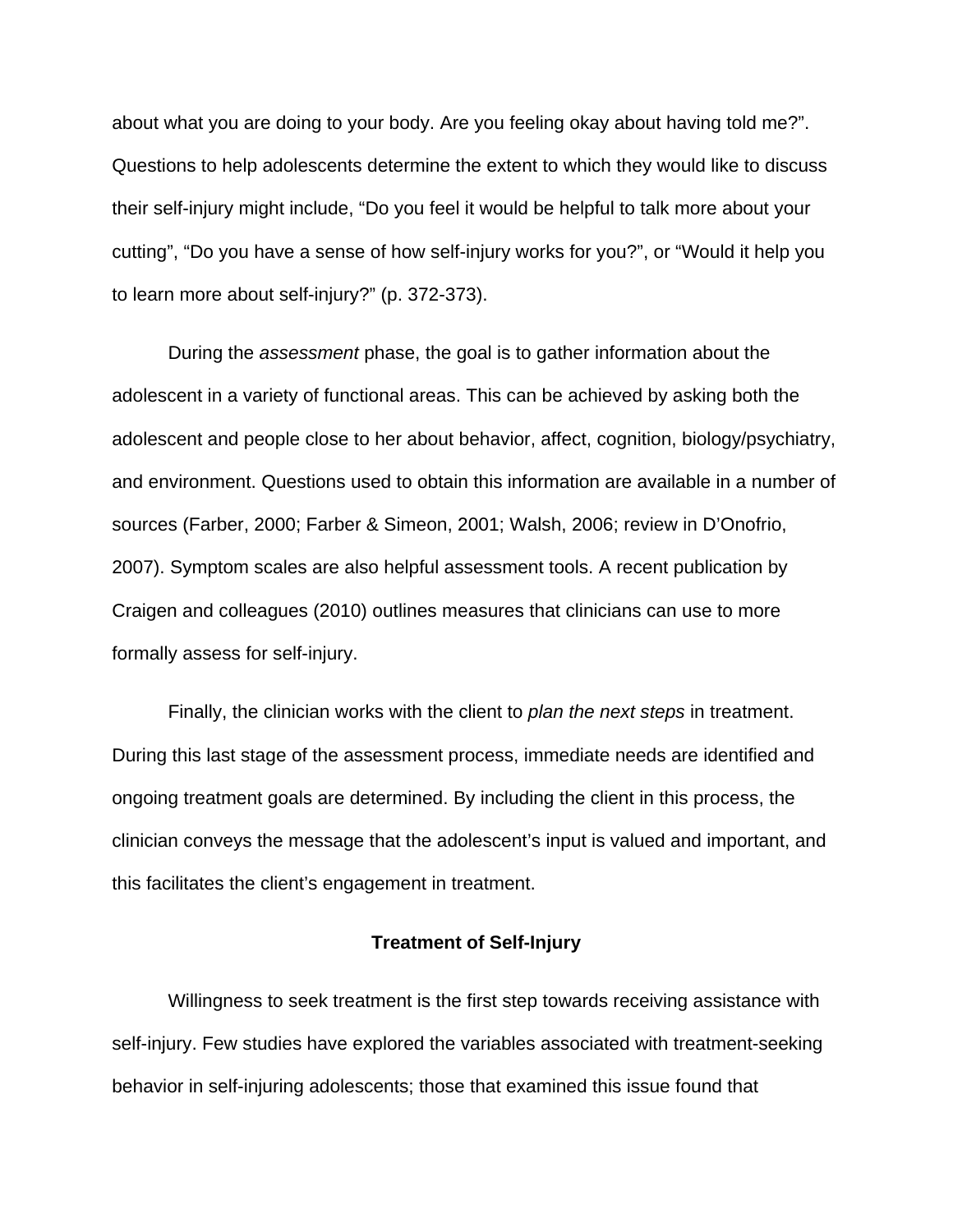adolescents were more likely to seek help from close relationships rather than treatment providers (De Leo & Heller, 2004; Evan, Hawton, & Rodham, 2005; Nixon, Cloutier, & Jansson, 2008). This finding was supported by a more recent study that concluded that less than 20% of self-injuring adolescents would seek support from their schools (Heath, Baxter, Toste, & McLouth, 2010). Thus, the literature suggests that adolescents are hesitant to seek treatment from mental health professionals. As a result, many selfharming adolescents may come into treatment unwillingly or for a related, but separate issue.

Getting adolescents into treatment can be difficult enough; next, the provider must determine how to treat the self-harming adolescent. The power of the therapeutic relationship cannot be underestimated when working with this client population; some clinicians have suggested that it may be *the* most important factor when working with a self-harming client (Bateman & Fonahy, 2004; Connors, 2000; Linehan, 1993). Relationships are often an area of difficulty for clients who self-harm (D'Onofrio, 2007). Thus, the therapeutic relationship is often seen by the client as the most important aspect of treatment, whereas clinicians may have different views. One study found that while clinicians ranked open discussions, skills building, and psychotherapy as the most helpful strategies in treatment of self-injury, clients ranked a long-term working relationship with a provider, open discussions, and access to caring individuals as the most helpful strategies (Huband & Tantum, 2004).

Once a trusting therapeutic relationship has been established, clinicians may utilize a range of treatment strategies to help adolescents who self-injure, including cognitive behavioral treatment (CBT), dialectical behavior therapy (DBT), multisystemic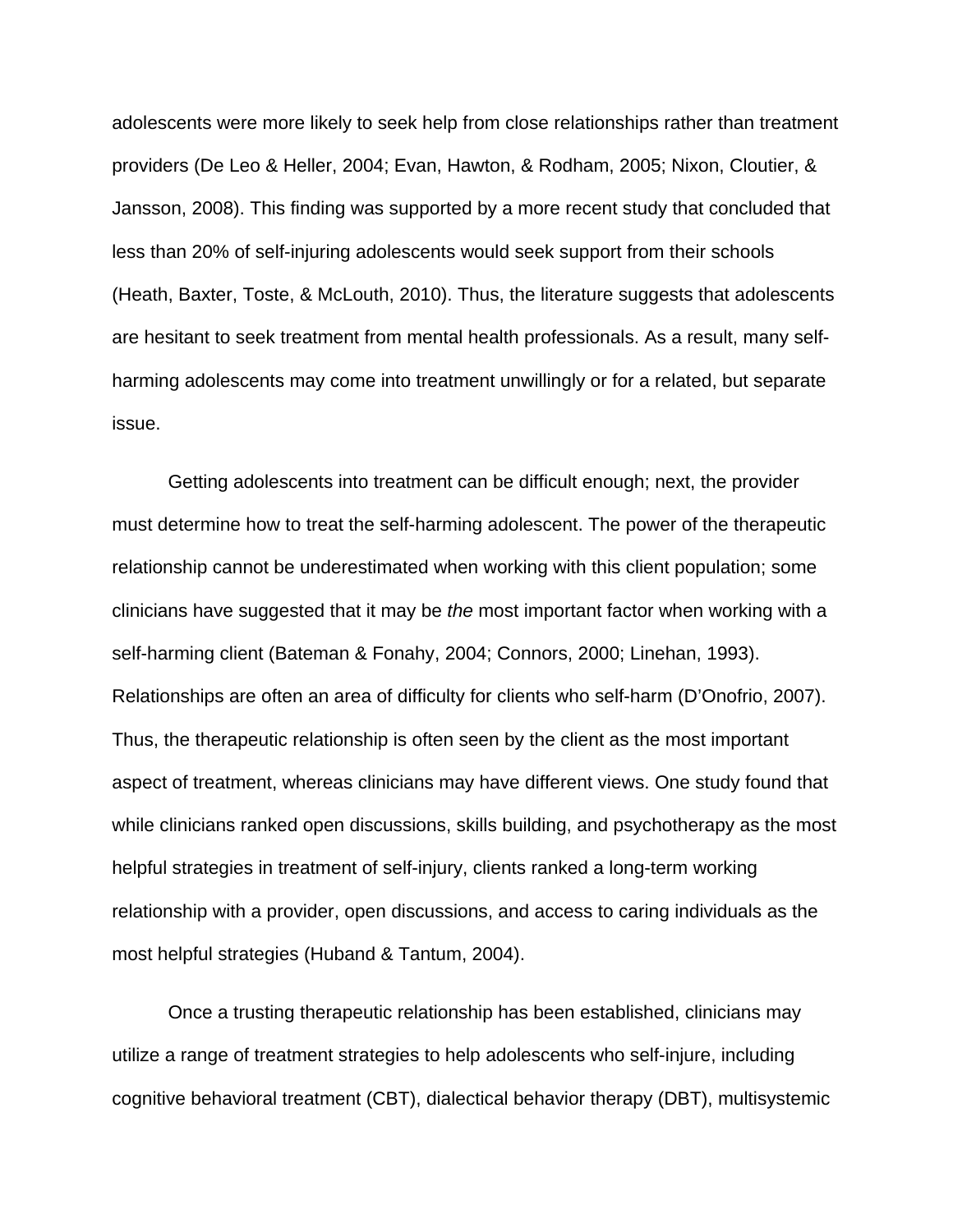therapy, interpersonal group therapy, and hypnosis (Whitlock, Eells, Cummings, & Purington, 2009). A fact sheet for families, published by the American Academy of Child & Adolescent Psychiatry (1999), lists a variety of treatment goals. Tolerance of the present moment, identification and acceptance of feelings, distraction by journaling, drawing, or thought-stopping techniques, self-soothing in positive ways, relaxation and stress management, and the development of positive social skills are among these goals. These approaches are related to the empirically validated treatments of selfinjury in adults; however, little empirical research exists to validate these approaches with adolescents.

Further, a literature search of play therapy techniques to address self-injury yielded no results. This seems to be contraindicated, as the research on treating children and adolescents recommends a creative approach to addressing mental health issues. While encouraging adolescents to engage in journaling or drawing outside of sessions can be useful, some adolescents do not find that these activities are enough for them to stop self-injury. The following section outlines several expressive arts activities that can be used in the treatment of adolescent self-injury.

## **Life Charting**

The life chart is an activity used in treating bipolar disorder (Basco, 2005). With this activity, the client and therapist identify times of depression and mania and events that occurred around these incidents. Clients draw a horizontal line in the middle of a page to symbolize their baseline, or typical mood. Then, they draw peaks and valleys above and below the lines to symbolize times of depression/dysthymia and mania/hypomania. Once these experiences are drawn, the therapist assists the client in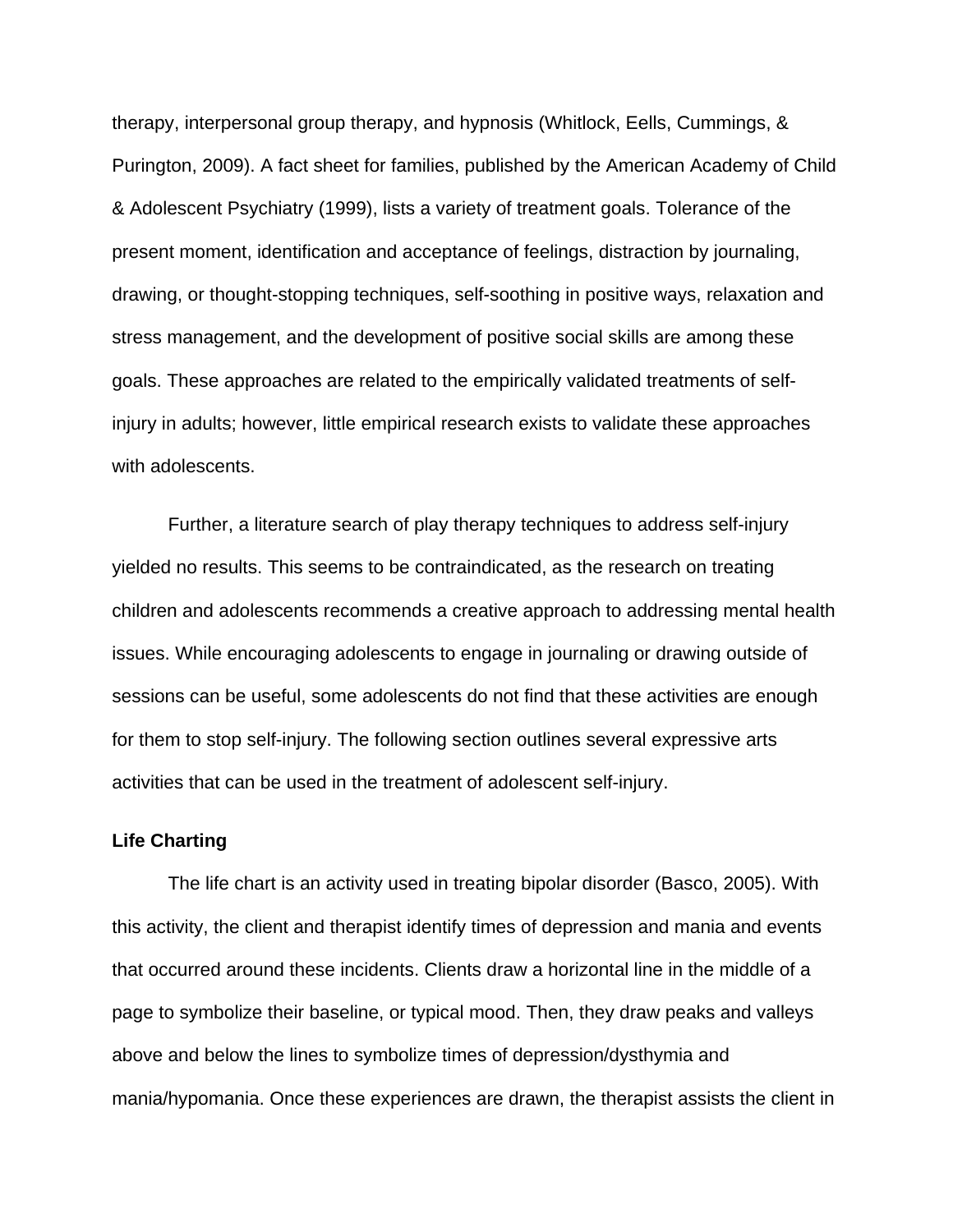adding triggers, associated symptoms, and life events. Life charts are useful in helping to identify signs, triggers, and patterns of symptomatology. Similarly, life charting is an activity that can help self-injuring clients. For adolescents, giving them the opportunity to express their creativity during the activity can also be beneficial. One adolescent, Meghan, chose to draw her life chart on poster board using different colors and drawing pictures. This chart helped Meghan identify the onset of her cutting, triggers, and patterns of her self-harming. For example, she realized that she began cutting shortly after relocating to a new state and school. Times when she felt lonely were highly triggering for her to cut. Through this chart, Meghan was able to talk about the loneliness she frequently felt for the first time.

#### **Self-esteem Mandala**

The self-esteem mandala is a twist on the commonly used mandala activity, which has been shown to reduce anxiety and promote physical and mental well-being (Curry & Kasser, 2005). The word *mandala* is Sanskrit for "circle" or "completion" and represents wholeness. Mandalas are circles with patterns inside, and are used in therapy to reflect the inner self. They have been represented in the literature as an art therapy activity used to promote healing and creativity in youth with histories of trauma (Green, 2007), and attention deficit hyperactivity disorder (Smitheman-Brown, 2006). Jungian theory respects symbolic communication as a way to promote ego stability (Jung, 1959).

Tina reported pulling out eyelashes when she felt anxious. She made steady progress in cognitive-behavioral techniques to manage her anxiety, but she still felt tremendous shame about her self-injury, particularly following an incident where a friend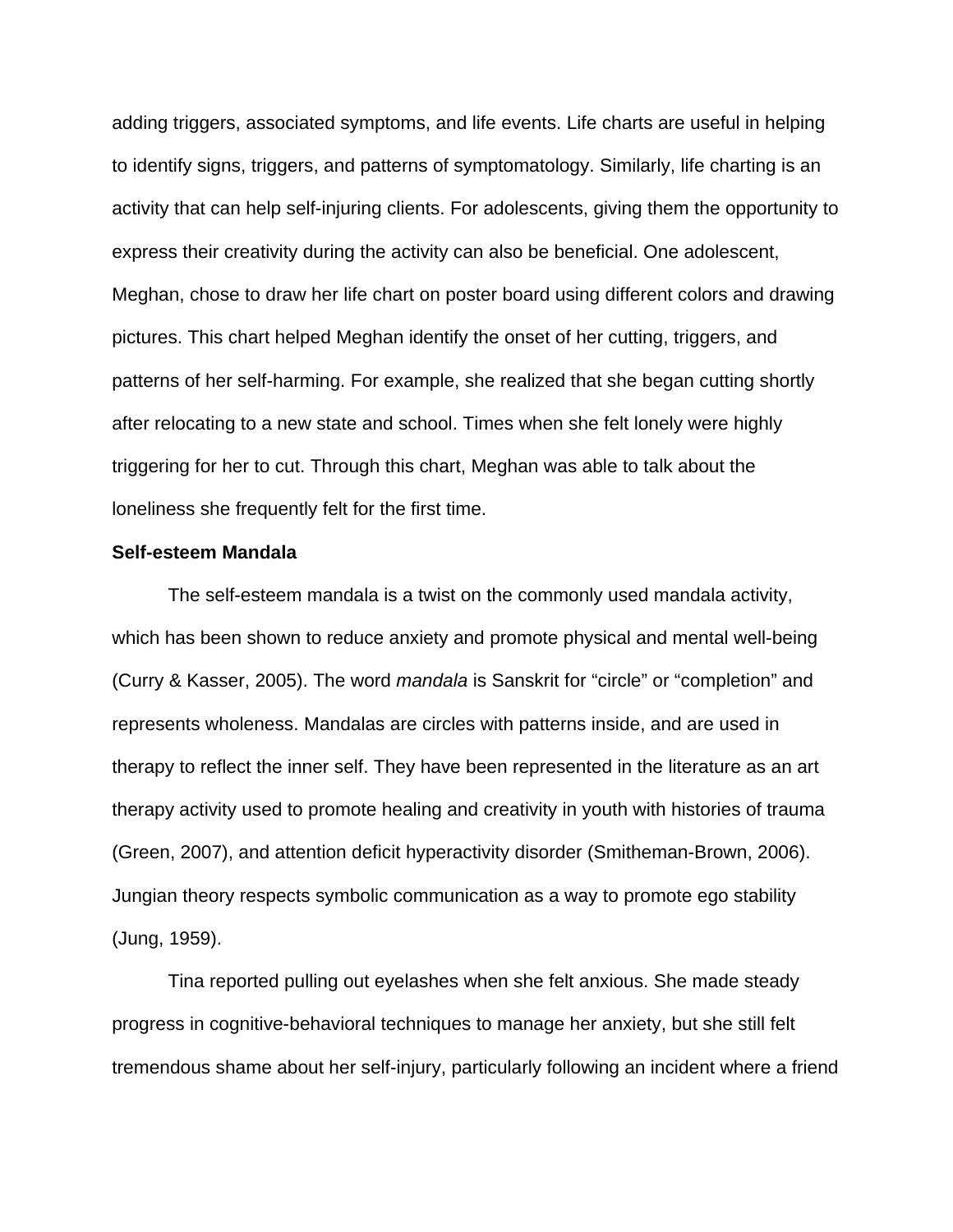witnessed her pulling out eyelashes. Tina was having difficulty identifying things about herself that she liked; for several weeks, she focused her therapy sessions on the ways in which she was disappointing others, making herself look ugly, and failing to manage her anxiety. Tina was instructed to choose a mandala pattern that she would color. Any color that she chose to use was representative of a characteristic about herself that she liked. Over several weeks, Tina began her sessions by identifying something she liked about herself and coloring in her mandala using a color to symbolize her trait. She identified characteristics such as independent, not afraid to ask for help, a good friend, creative, and determined. She was amazed at the beauty of the mandala once it was finished and told her therapist, "It's like all of these traits make me beautiful too." She chose to hang this mandala in her room as a reminder, and it was frequently referred to during subsequent therapy sessions. Further, Tina came to incorporate her mandala into her coping thoughts when she was feeling anxious and wanting to self-harm.

## **Distraction Box Therapy**

DBT teaches the skill of distraction as a way to help manage overwhelming emotions. Distraction is, quite literally, doing other things to keep oneself from selfharming. Distraction techniques can help take clients' focus off of the pain and give clients time to find an appropriate coping skill (McKay, Wood, and Brantley, 2007). Clients are taught to calm the urge to harm themselves by learning to match the healthier behaviors to how they are feeling in the moment. For example, a client who self-harms when sad may consider a soothing behavior, such as taking a bubble bath or making tea, whereas the client who self-harms when angry might try to tear a phone book or stomp her feet. Then, the therapist helps the client identify a list of distracting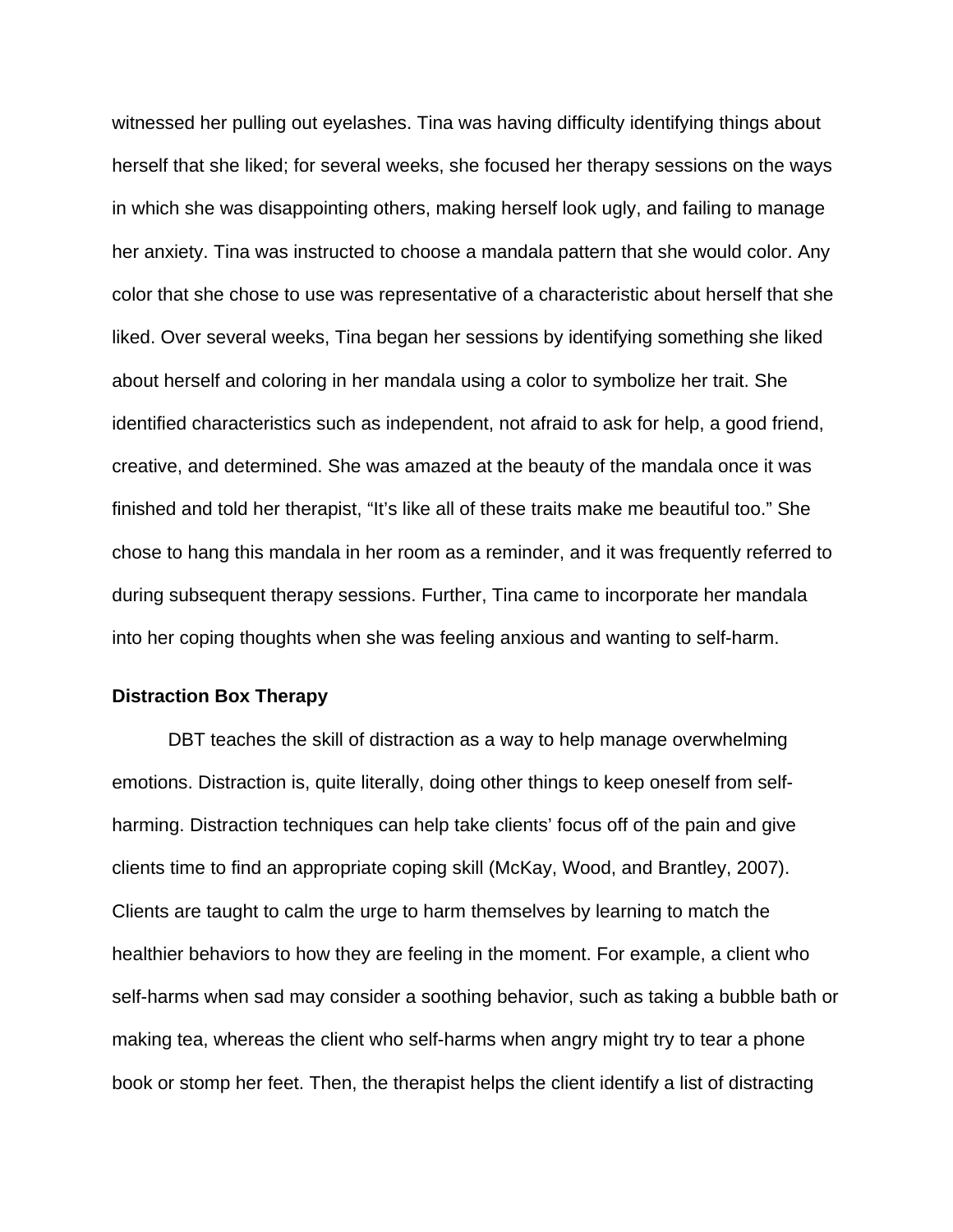actions, called a "distraction plan". This plan also encompasses pleasurable activities that can be done in place of self-harm. The "big list of pleasurable activities" (McKay et al., 2007) lists over one hundred enjoyable activities that can be done instead of selfharm.

A distraction plan is often written down, but for adolescents, adding creativity to this process can be useful. A third client, Melissa, struggled to use her distraction plan as it was written on a piece of paper. She told this writer that she wanted to use the plan but that it "didn't feel like real things I can do" in the moment when she wanted to pick at her skin. This writer had Melissa create a distraction box. In this box, Melissa placed items that reminded her of steps in her distraction plan. She included a rock to represent walks on a trail by her house, a washcloth to represent taking a bath, a CD to represent relaxing music, and movie stubs to represent a social activity. She also wrote cognitive distraction ideas on slips of paper, including counting, various coping thoughts, and the phone numbers of several friends. She reported an increased sense of commitment to her plan and kept the box by her bed. Over time, Melissa added to her distraction box, for example, she put mementos of positive experiences in her life, such as a thank you card from a teacher and a ribbon from a horse race. She told her therapist that these reminders helped her generate coping thoughts and promoted selfesteem.

#### **The "My Body Needs…" Activity**

For an adolescent who self-injures, learning to treat her body better is an important part of treatment (Shapiro, 2008). The "My Body Needs…" activity allows for the therapist to learn more about clients' body image while also promoting elements of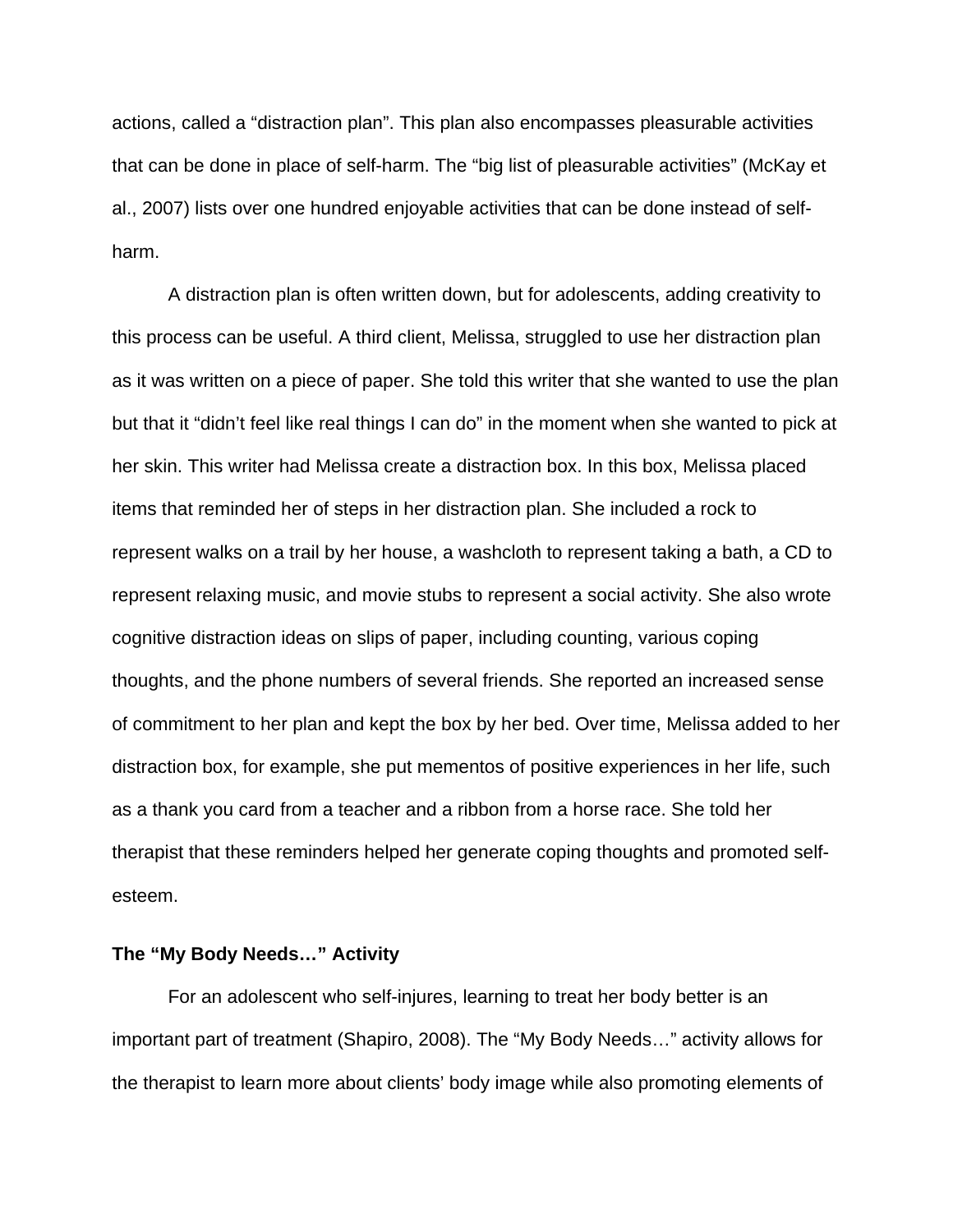self-care that the client has already incorporated into daily life. This activity can take more than one session to complete, depending on the discussions that ensue. First, the client is instructed to draw a picture of herself. Then the clinician asks questions related to body-image, such as:

- What parts of your body do you like?
- What parts of your body do you wish were different?
- When you look at yourself in the mirror, what do you see?
- What do you think others see when they look at you?

Following this discussion, the therapist helps the client identify ways in which she cares for different parts of her body. These are written or drawn on the picture and are meant as direct opposites to the self-harm. For example, a client may draw/write about nutrition and nourishment near the mouth or stomach. Near the arms or legs, exercise may be identified. Dental care, medical care, sleep, personal hygiene, mental health treatment, and appropriately dressing for the weather may also be included.

Melissa struggled with issues of self-care, particularly because her method of self-harm included picking at scabs as her body tried to heal from injuries. This activity took several sessions to complete, as it led to in-depth discussions about body image, self-esteem, and desires to lose weight. Once moving onto the self-care aspect of the activity, Melissa was encouraged to realize the ways in which she did, in fact, care for herself, including daily showers, clean clothes, healthy diet, and regular medical care. Further, Melissa was reminded that mental health treatment is also a method of selfcare, something she had not considered before.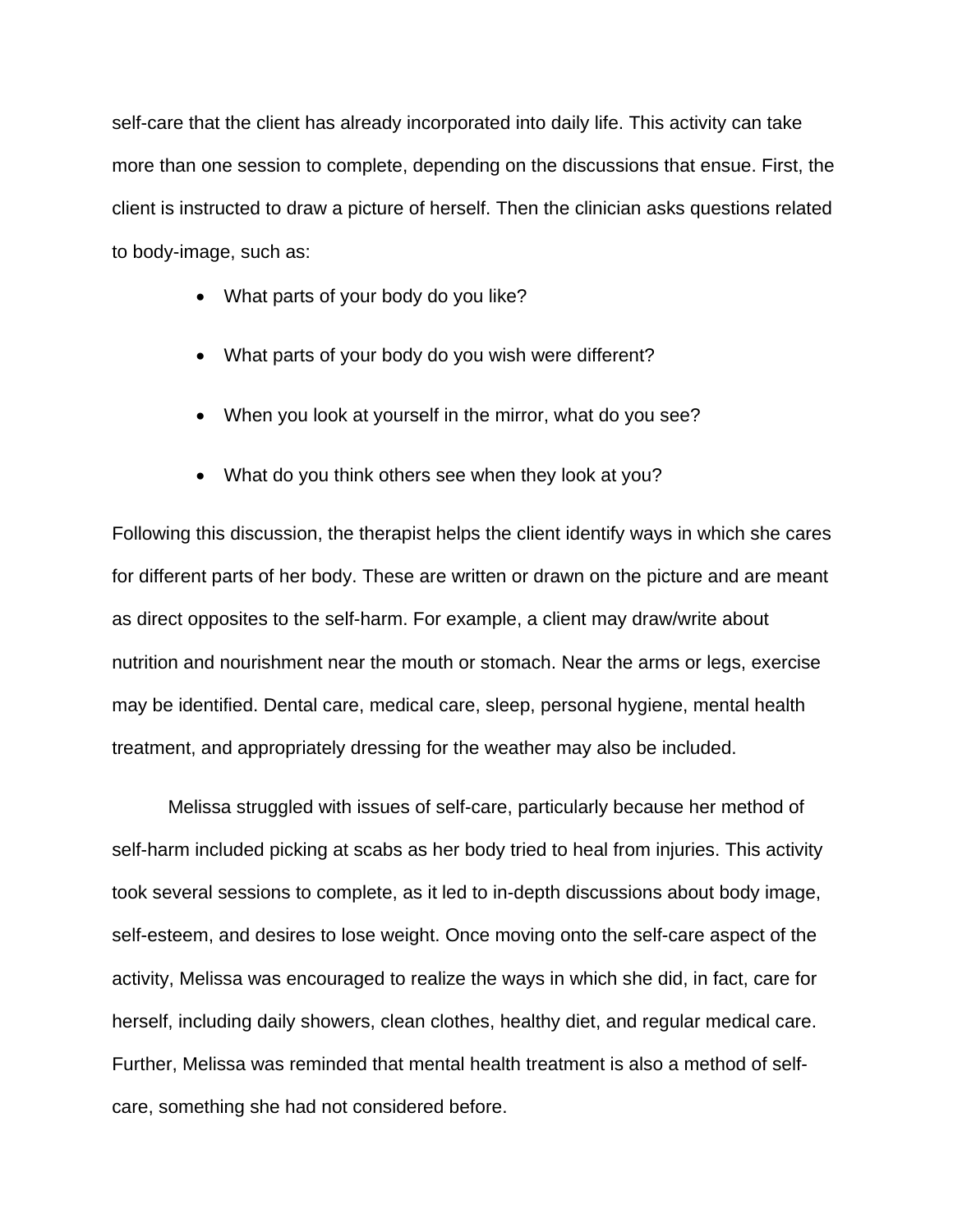#### **Self-esteem Sticky Notes**

Another self-esteem activity that can be useful with this population is the selfesteem sticky notes. This activity involves the client as well as important individuals in her life. The client takes two pads of sticky notes home. On the first pad, the client identifies things she likes about herself. Each sticky note has one characteristic or trait on it. The client and therapist can make a game out of this and work towards a reward (i.e., one point per sticky note). The second pad is for people in the client's life. She gives sticky notes to others and asks them to identify things they like about her. The client then posts these notes in places she will regularly see them: her room, locker, car, refrigerator, and/or bathroom.

Tina easily identified things she likes about herself, but did not believe that others would be able to complete the activity. She struggled to compete with her other siblings who were more prolific in sports and more outgoing with peers. She asked her parents, best friend, and guidance counselor to complete her sticky notes. She came into therapy the following week, surprised and excited to report that her parents had, in fact, been able to identify things they liked about her and of which they were proud. This activity led to a discussion about her views and interpretation of her parents' interactions and expectations of her. She kept her parents' sticky notes in her planner so that she could see them several times throughout the day.

#### **Care Tags**

The goal of "Care Tags" with self-harming adolescents is to help them identify clues to their feelings and what it is that they need when these feelings occur (Smith, 2008). The idea behind the activity is that unlike clothes that come with a tag to inform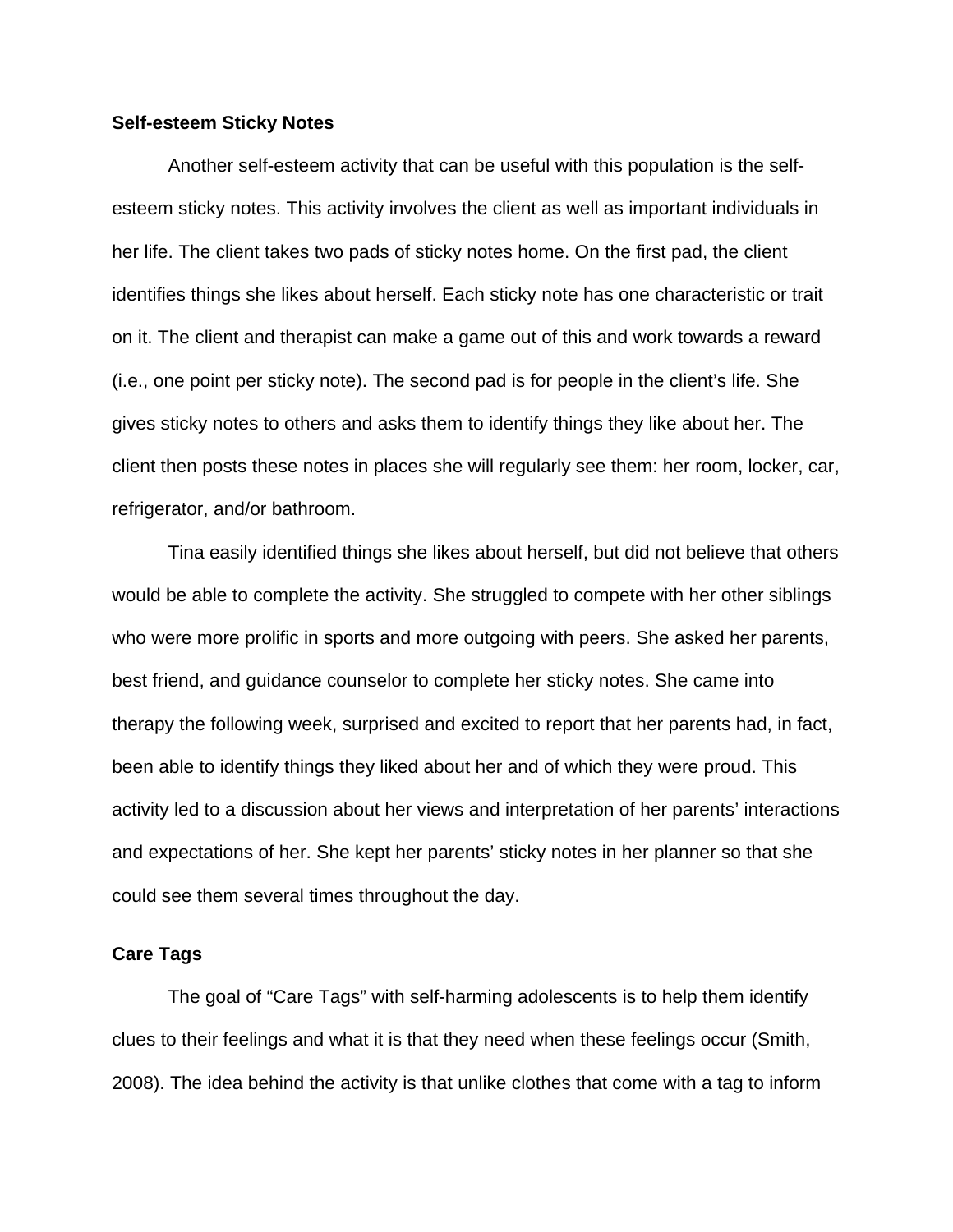the owner of the care instructions, individuals do not have such care instructions. With the help of the therapist, the client creates care tags that include the following statement:

> "When I \_\_\_\_\_\_\_\_\_\_\_(behavior, action, or situation), I am feeling \_\_\_\_\_\_\_\_\_\_\_\_\_\_, and I need \_\_\_\_\_\_\_\_\_\_\_." (Smith, 2008, p. 57)

This activity can be particularly useful with clients who do not have a clear understanding of either their feelings or what they need when they feel certain emotions. For Meghan, this activity was difficult. She could easily identify her feelings but not the behavior/action/situation, or the needs associated with the emotion. The therapist helped her work backwards by asking questions such as, "How would I know you were feeling sad?" and "What would help the sadness go away?". Over time, this activity allowed Meghan to better understand her urges to cut. Whereas she sometimes wanted to cut when she was angry, she more often cut when she was sad. In therapy, she was able to determine that when she was feeling sad, she needed to "get the sadness out". This led to a distraction plan where Meghan identified crying and writing in a journal as ways to safely get her sadness out.

# **Conclusion**

Research suggests that self-injury is common in adolescents, yet there is little published on effective treatments for this population. There is, however, much research to suggest the usefulness of incorporating expressive arts techniques into child and adolescent treatment. Therefore, using expressive arts activities would appear to benefit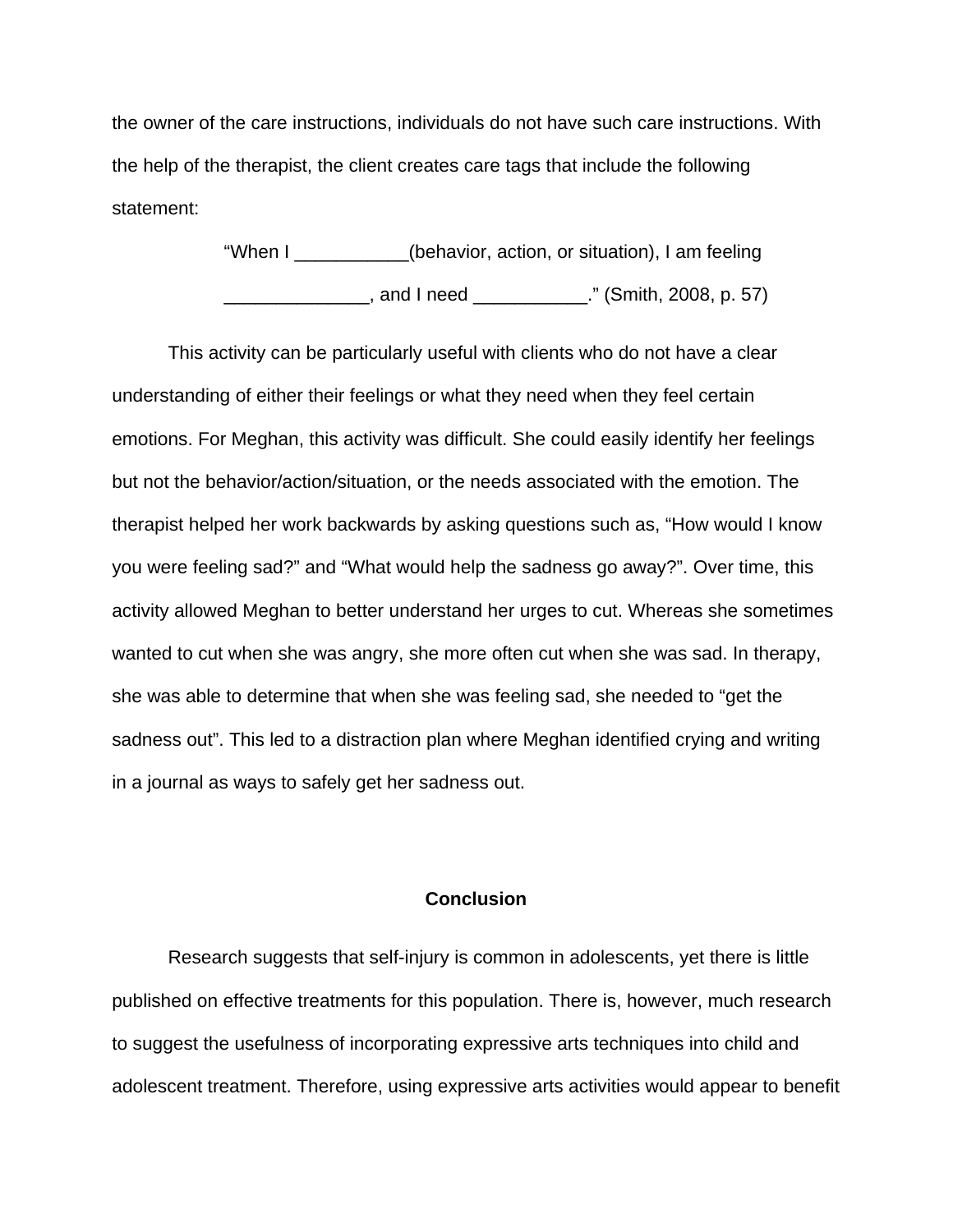self-harming adolescents more so than adult treatments alone. The activities described in this article can be used in conjunction with CBT and DBT skills, as well as other psychotherapy modalities.

#### **References**

American Academy of Child & Adolescent Psychiatry (AACAP). (1999). Facts for families: Self-

injury in adolescents. Retrieved September 27, 2010 from

http://www.aacap.org/galleries/FactsForFamilies/73\_self\_injury\_in\_adolescents.p df

Basco, M.R. (2005). *The bipolar workbook: Tools for controlling your mood swings.* New York:

Guilford.

Bateman, A. & Fonagy, P. (2004). *Psychotherapy for borderline personality disorder:* 

*Mentalization-based treatment.* New York; Oxford University Press.

Briere, J., & Gil, E. (1998). Self-mutilation in clinical and general population samples: Prevalence, correlates, and functions. *The American Journal of Orthopsychiatry*, *68*, 609–620.

Chapman, A. L., Gratz, K. L., & Brown, M. Z. (2006). Solving the puzzle of deliberate self-harm:

The experiential avoidance model. *Behaviour Research and Therapy, 44*, 371– 394.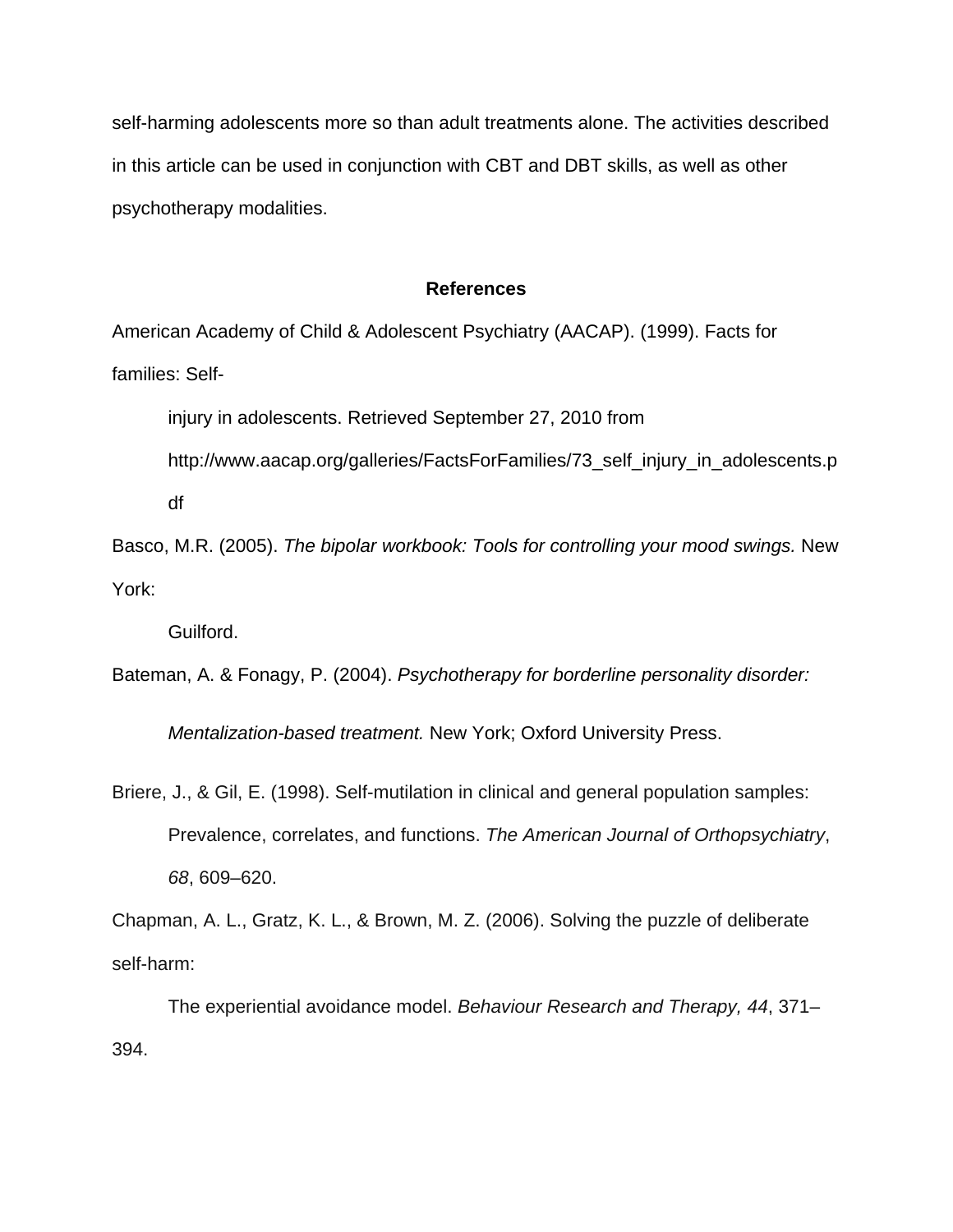Claes, L., Houben, A., Vandereycken, W., Bijttebier, P., & Muehlenkamp, J. (2010). Brief report:

The association between non-suicidal self-injury, self-concept and acquaintance with self-injurious peers in a sample of adolescents. *Journal of Adolescence, 33,*  775-778.

Conners, R.E. (2000). *Self-injury: Psychotherapy with people who engage in selfinflicted* 

*violence.* Northvale, NJ: Jason Aronson, Inc.

Curry, N. N., & Kasser, T. (2005). Can coloring mandalas reduce anxiety? *Art Therapy: Journal of the American Art Therapy Association*, *22*(1), 81–85.

De Leo, D., & Heller, T. S. (2004). Who are the kids who self-harm? An Australian selfreport

school survey. *Medical Journal of Australia, 181*, 140-144.

DiClemente, R. J., Ponton, L. E., & Hartley, D. (1991). Prevalence and correlates of cutting

```
behavior: Risk for HIV transmission. Journal of the American Academy of Child 
and Adolescent Psychiatry, 30, 735–739.
```
D'OnoFrio, A.A. (2007). *Adolescent self-injury: A comprehensive guide for counselors and* 

*health care professionals*. New York: Springer.

Evans, J., Hawton, K., & Rodham, K. (2005). In what ways are adolescents who engage in self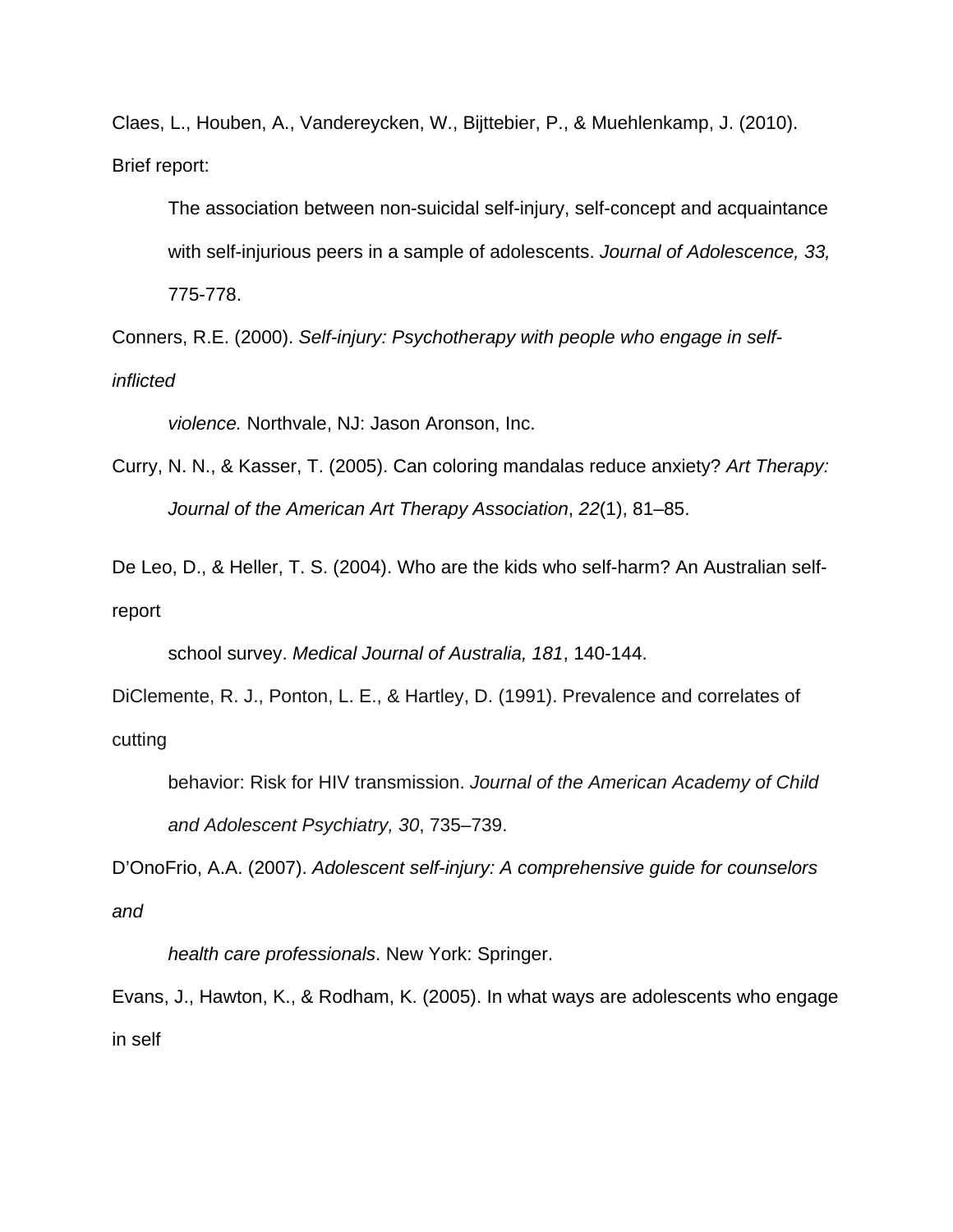harm or experience thoughts of self-harm different in terms of help-seeking, communication, and coping strategies? *Journal of Adolescence, 28*, 573-587.

Green, E.J. (2007). The crisis of family separation following traumatic mass destruction:

Jungian analytical play therapy in the aftermath of Hurricane Katrina. In N.B. Webb (Ed.), *Play therapy with children in crisis: Individual, group, and family therapy* (pp. 368-388). New York: Guilford.

Hasking, P.A., Coric, S.J., Swannell, S., Martin, G., Thompson, H.K., & Frost, A.D.J. (2010).

Brief report: Emotion regulation and coping as moderators in the relationship between personality and self-injury. *Journal of Adolescence, 33*, 767- 773.

Heath, N.L., Baxter, A.L., Toste, J.R., & McLouth, R. (2010). Adolescents' willingness to access

school-based support for nonsuicidal self-injury. *Canadian Journal of School Psychology, 25,* 260-276.

Hollander, M. (2008). *Helping teens for who cut: Understanding and ending self-injury.*  **New** 

York: Guilford.

Jung, C.G. (1959). *Collected works: Vol. 9. The archetypes and the collective unconscious.* 

New York: Pantheon.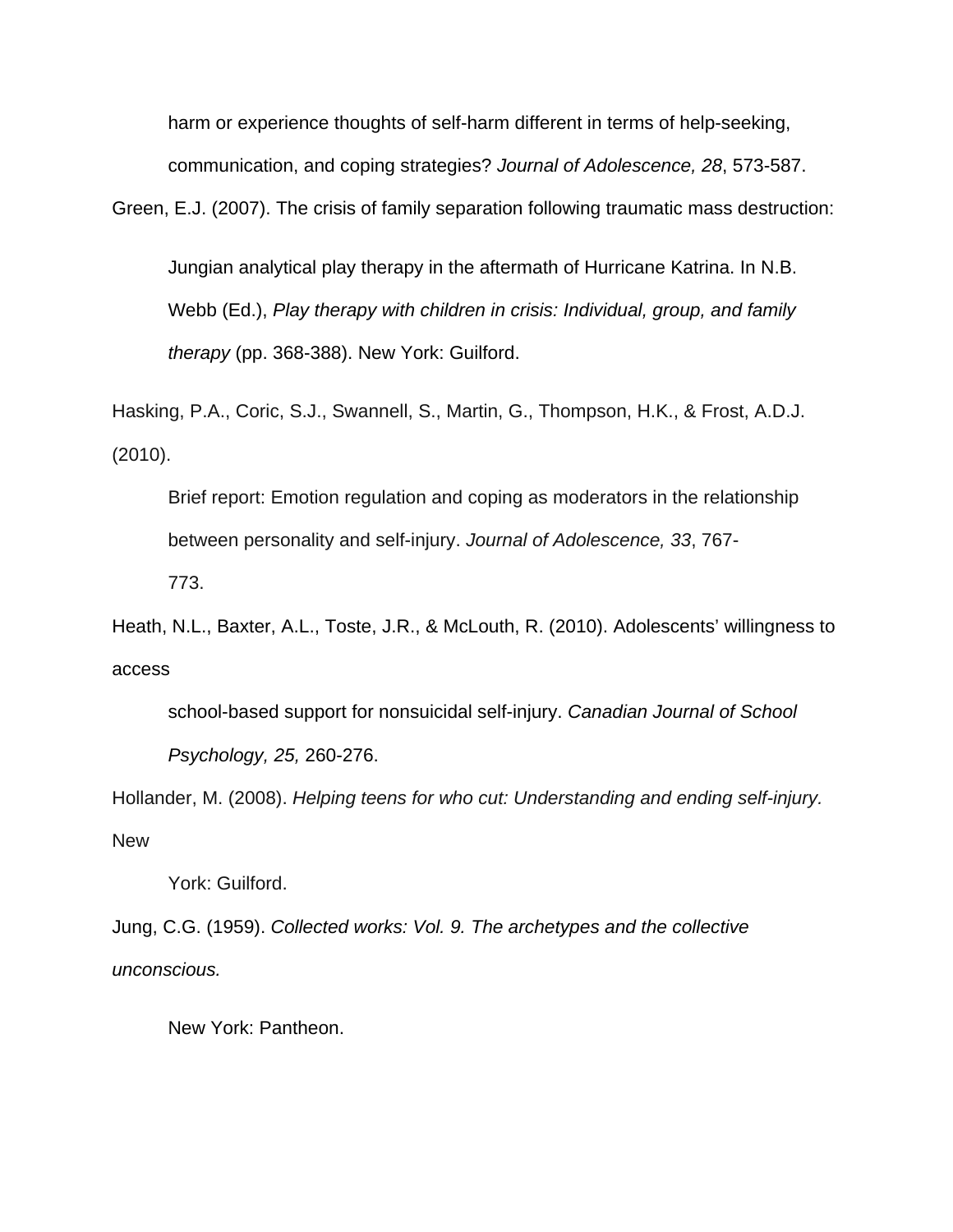Linehan, M.M. (1993). *Cognitive behavioral treatment of borderline personality disorder*. **New** 

York: Guilford.

Lloyd-Richardson, E. E., Nock, M. K., & Prinstein, M. K. (2008). Functions of adolescent non-

suicidal self-injury. In M. K. Nixon & N. Heath (Eds.), *Self-injury in youth:* 

*Essential guide to assessment and intervention*. New York: Routledge.

Lloyd-Richardson, E. E., Perrine, N., Dierker, L., & Kelley, M. L. (2007). Characteristics and

functions of non-suicidal self-injury in a community sample of adolescents.

*Psychological Medicine, 37*, 1183–1192.

McKay, M., Wood, J.C., & Brantley, J. (2007). *Dialectical behavior therapy skills workbook:* 

*Practical DBT exercises for learning mindfulness, interpersonal effectiveness, emotion regulation, & distress tolerance.* Oakland, CA: New Harbinger Publications.

Nixon, M. K., Cloutier, P., & Jansson, S. M. (2008). Nonsuicidal self-harm in youth: A population

based survey. *Canadian Medical Association Journal, 178*, 306-312. O'Connor, R. C., Rasmussen, S., Miles, J., & Hawton, K. (2009). Self-harm in adolescents: Self-

report survey in schools in Scotland. *British Journal of Psychiatry,194*, 68–72.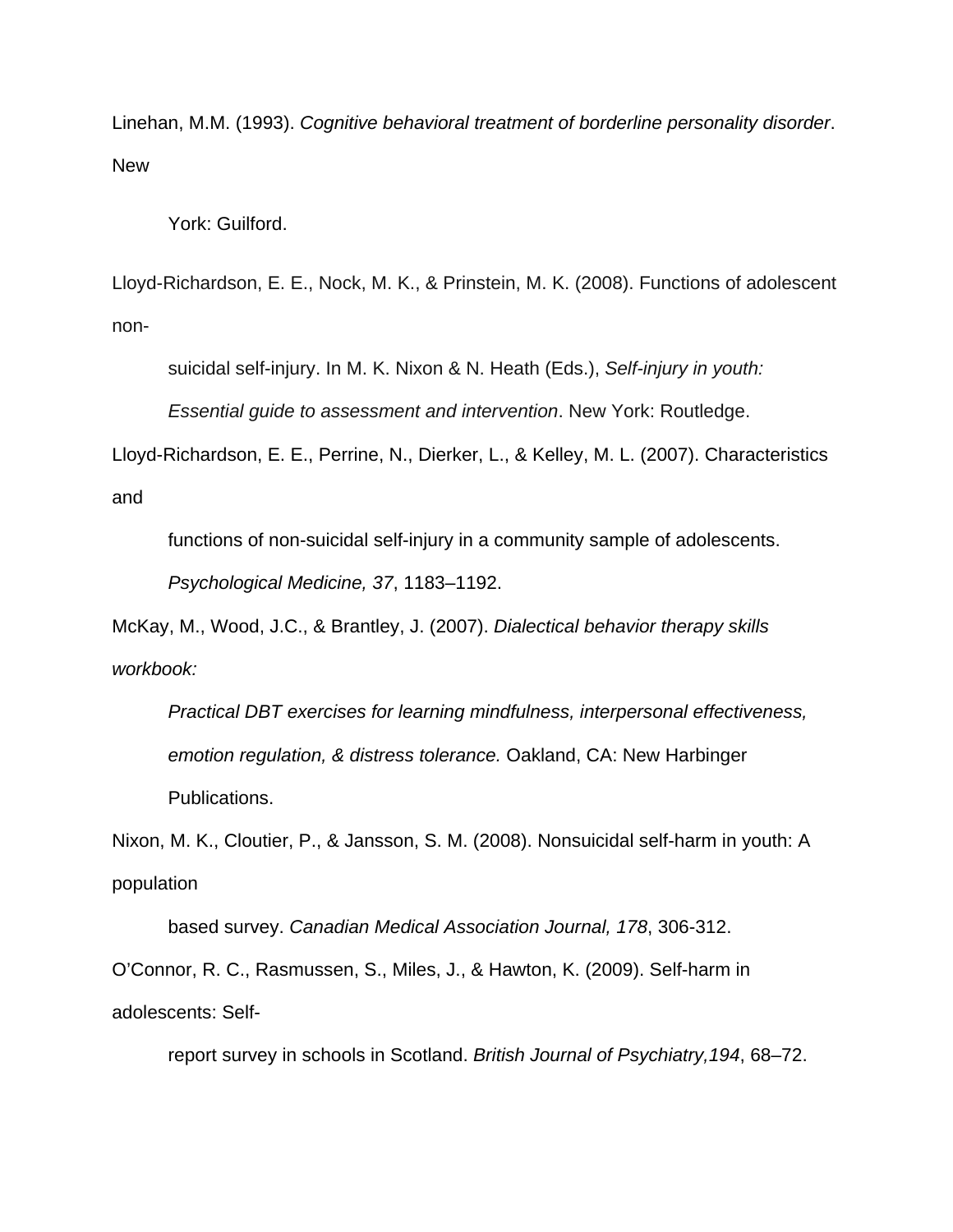Prinstein, M.J., Heilbron, N., Guerry, J.D., Franklin, J.C., Rancourt, D., Simon, V., & Spirito, A.

(2010). Peer influence and nonsuicidal self injury: Longitudinal results in community and clinically-referred adolescent samples. *Journal of Abnormal Child Psychology, 38*, 669-682.

Shapiro, L.E. (2008). *Stopping the pain: A workbook for teens who cut & self-injure.*  Oakland,

CA: New Harbinger Publications.

Smith, J. (2008). Care tags. In L. Lowenstein (Ed.), *Favorite therapeutic activities for children* 

*and teens: Practitioners share their most effective interventions.* Toronto,

Ontario: Champion Press.

Smitheman-Brown, V., & Church, R.P. (2006). Mandala drawing: Facilitating creative growth in

children with A.D.D. or A.D.H.D. *Art Therapy: Journal of the American Art Therapy Association, 13*, 4, 252-260.

Whitlock, J., Eells, G., Cummings, N., & Purington, A. (2009). Nonsuicidal self-injury in college

populations: Mental health provider assessment of prevalence and need. *Journal of College Student Psychotherapy, 23*, 172-189.

Zoroglu, S. S., Tuzan, U., Sar, V., Tutkun, H., Savas, H. A., Ozturk, M., et al. (2003). Suicide